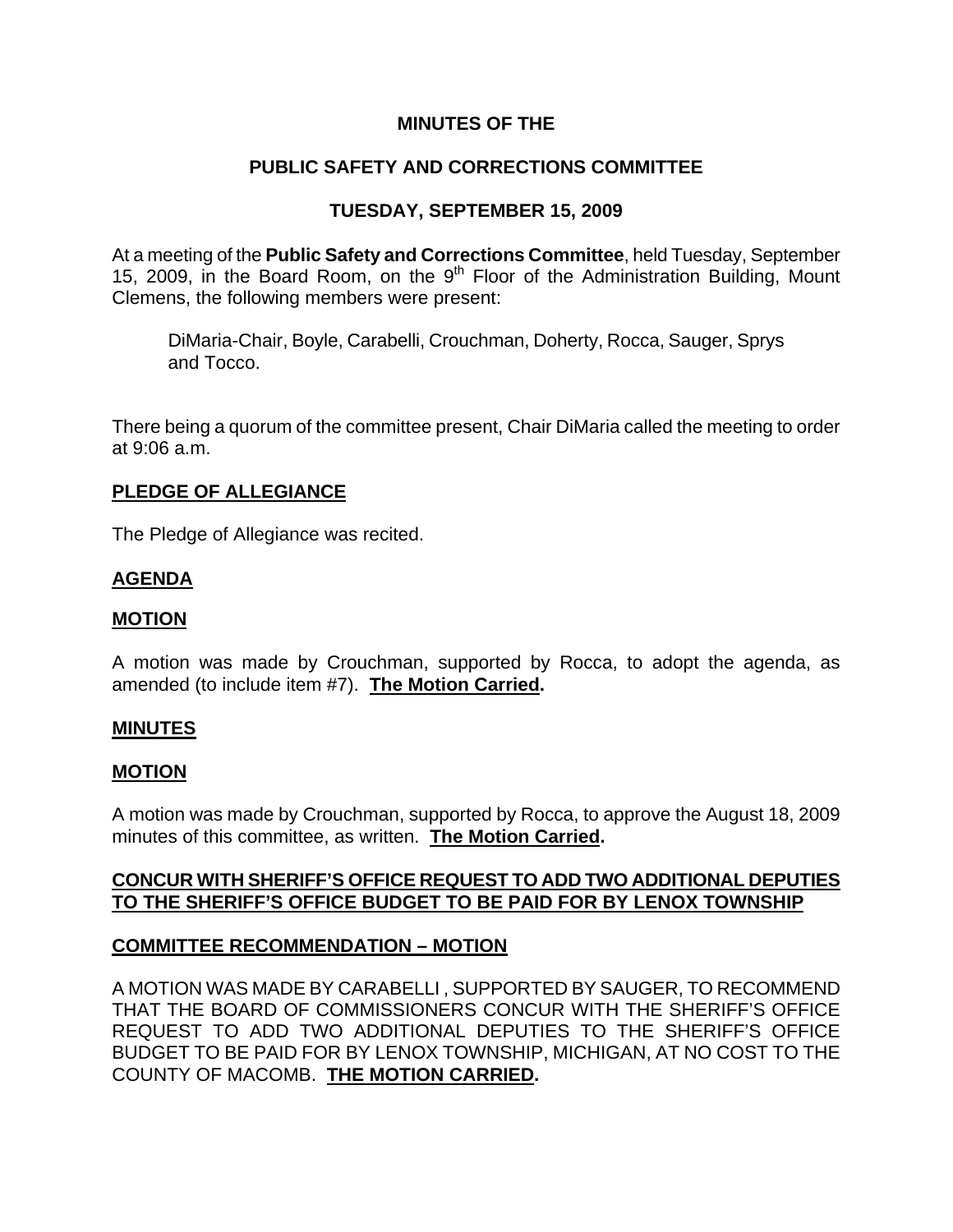## **AWARD BID ITEM 25-09, PROFESSIONAL COUNSELING SERVICES FOR THE JUVENILE JUSTICE CENTER WITH SOUND COUNSELING SERVICES**

A three-page document entitled, Downloading History / Vendor Activity Report and a threepage document entitled, All Companies That Received a Notice (Detailed Solicitation Statistics) were distributed. Also distributed was a one-page letter dated September 14, 2009 from Mr. Charles Seidelman.

## **COMMITTEE RECOMMENDATION – MOTION**

A MOTION WAS MADE BY DOHERTY, SUPPORTED BY SAUGER, TO RECOMMEND THAT THE BOARD OF COMMISSIONERS AWARD BID ITEM 25-09, PROFESSIONAL COUNSELING SERVICES FOR THE JUVENILE JUSTICE CENTER WITH SOUND COUNSELING SERVICES AS THE LOW BIDDER FOR SUPERVISION AND DELIVERY OF THERAPEUTIC SERVICES AT THE JUVENILE JUSTICE CENTER. TERM: 10/1/2009 THROUGH 9/30/2010. CONTRACT AMOUNT: \$255,840.

### **AMENDMENT**

A MOTION WAS MADE BY DOHERTY, SUPPORTED BY BOYLE, THAT THE NEXT TIME THIS ITEM IS BID OUT THAT THERE BE A REQUIREMENT TO BE CARF ACCREDITED.

The following commissioners spoke: Doherty, Sprys, DiMaria, Tocco and Carabelli.

Commissioner Carabelli offered the following **substitute motion**; it was supported by Commissioner Sprys. The motion reads as follows:

### **COMMITTEE RECOMMENDATION – MOTION**

A MOTION WAS MADE BY CARABELLI, SUPPORTED BY SPRYS, TO RECOMMEND THAT THE BOARD OF COMMISSIONERS ACCEPT THE PROVISIONAL CONTRACT IN THE AMOUNT OF \$234,000 FROM SOUND COUNSELING, AS ORIGINALLY SUBMITTED, FOR SUPERVISION AND DELIVERY OF THERAPEUTIC SERVICES AT THE JUVENILE JUSTICE CENTER.

The following commissioners spoke: Boyle, Sprys, Doherty, DiMaria and Carabelli.

### Chair DiMaria called for a vote on the **substitute motion** and **THE MOTION CARRIED WITH BOYLE AND DOHERTY VOTING "NO."**

After the vote, the following commissioner spoke: DiMaria.